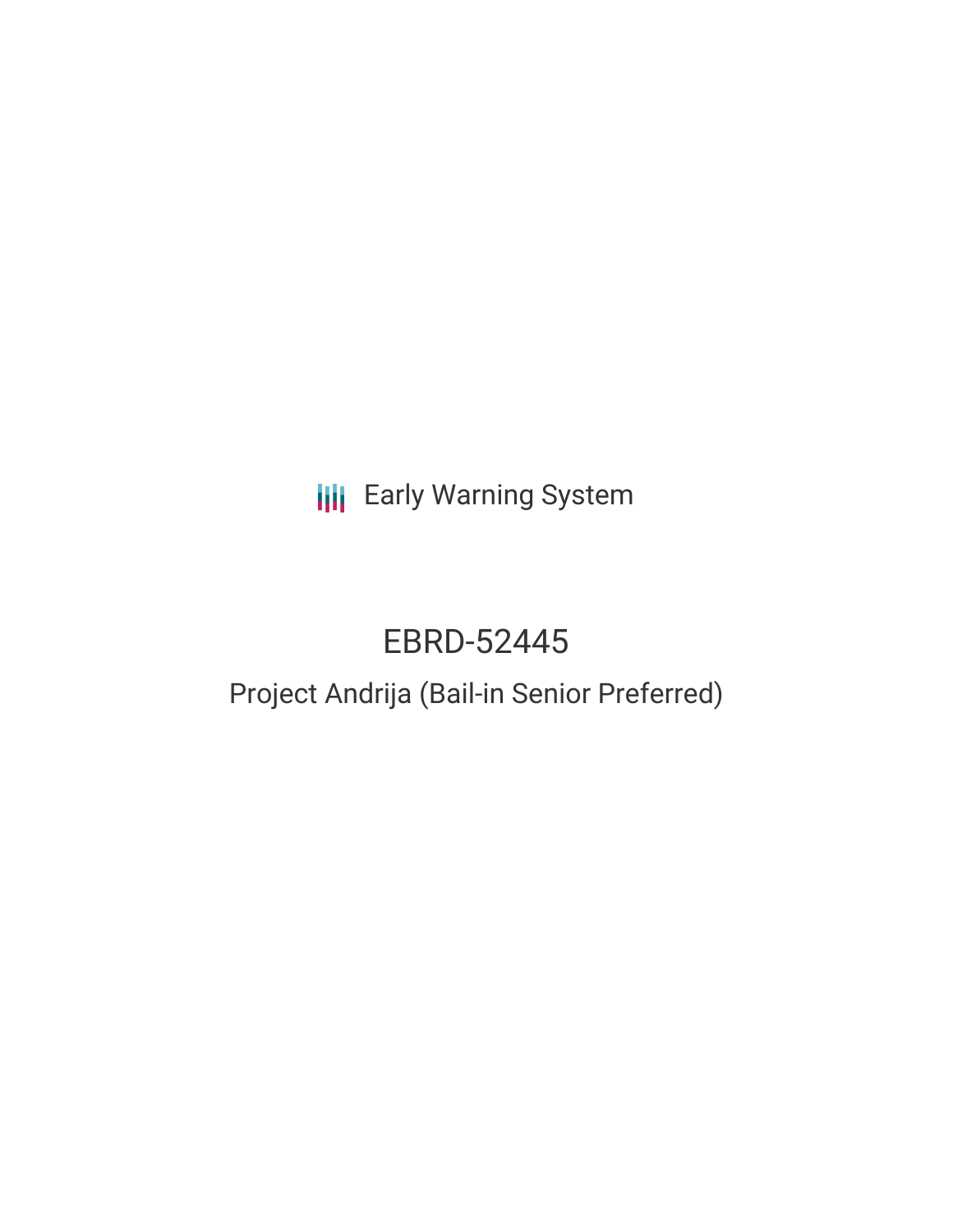

## **Quick Facts**

| <b>Countries</b>               | Croatia                                                 |
|--------------------------------|---------------------------------------------------------|
| <b>Financial Institutions</b>  | European Bank for Reconstruction and Development (EBRD) |
| <b>Status</b>                  | Active                                                  |
| <b>Bank Risk Rating</b>        | FI                                                      |
| <b>Voting Date</b>             | 2020-12-02                                              |
| <b>Borrower</b>                | ERSTE & STEIERMARKISCHE BANK DD                         |
| <b>Sectors</b>                 | Finance, Technical Cooperation                          |
| <b>Investment Type(s)</b>      | Grant                                                   |
| <b>Investment Amount (USD)</b> | $$10.90$ million                                        |
| <b>Project Cost (USD)</b>      | $$54.51$ million                                        |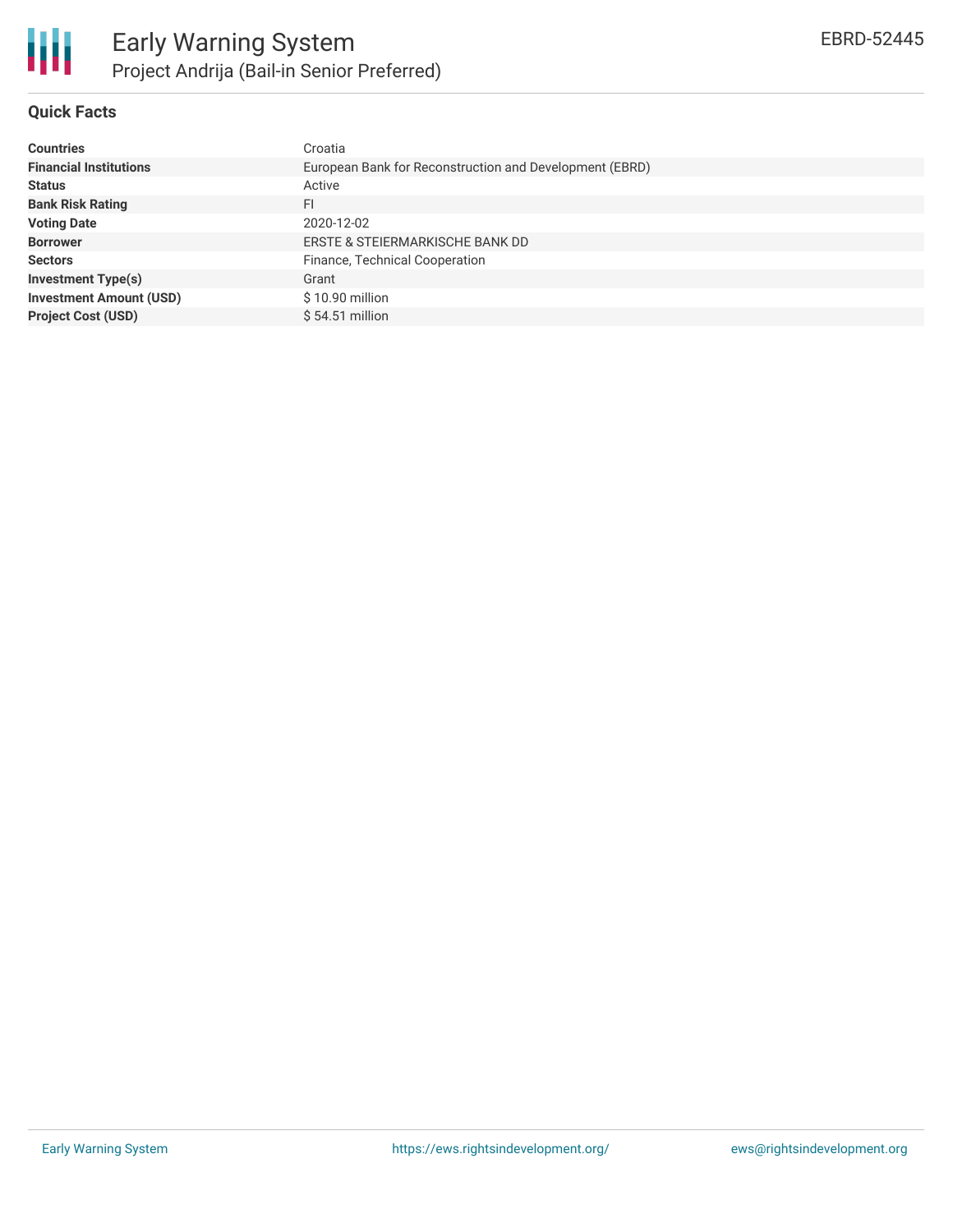

### **Project Description**

The project supports the resilience and regulatory compliance of Erste & Steiermarkische bank d.d., the third-largest bank in Croatia, and contributes to the capital market development of the country. The project also aims to support strong Greenimpact targets with at least 80% allocation of EBRD investment in GET-eligible sub-projects.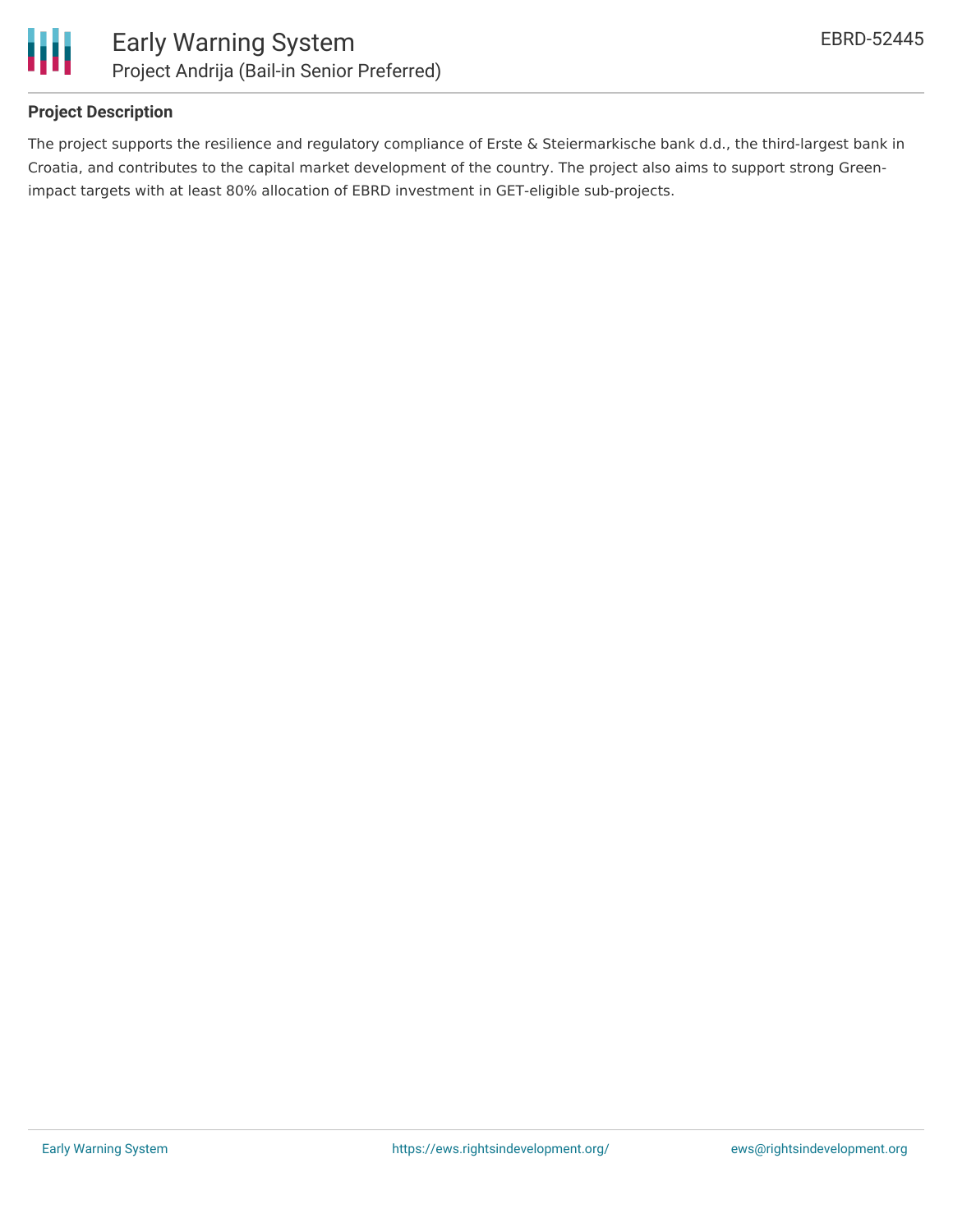冊

#### **Investment Description**

European Bank for Reconstruction and Development (EBRD)